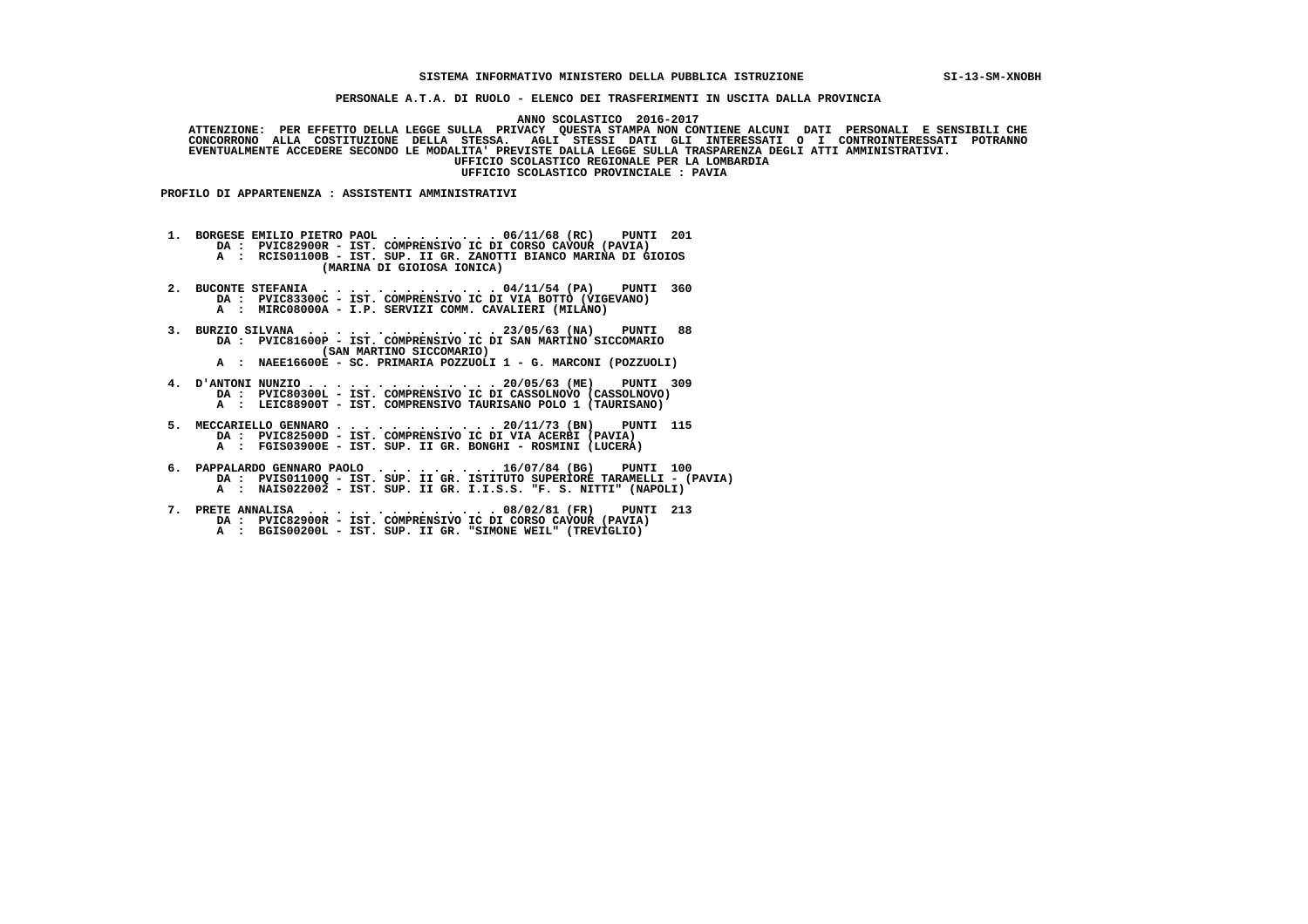- **8. PUGLISI CARMELO . . . . . . . . . . . . . . 02/10/62 (RG) PUNTI 97 DA : PVIC81600P IST. COMPRENSIVO IC DI SAN MARTINO SICCOMARIO (SAN MARTINO SICCOMARIO)**
- **A : CTIC864008 IST. COMPRENSIVO IC DUSMET DORIA CATANIA (CATANIA)**
- **9. ROCCHETTI TIZIANA . . . . . . . . . . . . . 04/01/68 (CS) PUNTI 106 DA : PVIC81800A IST. COMPRENSIVO ISTITUTO COMPRENSIVO LANDRIANO (LANDRIANO) A : CSIC877007 - IST. COMPRENSIVO IC CERISANO (CERISANO)**
	-
- **10. TRAINA MARIA BENEDETTA . . . . . . . . . . 13/03/61 (PA) PUNTI 161 DA : PVIC82900R IST. COMPRENSIVO IC DI CORSO CAVOUR (PAVIA) A : PAIC838008 IST. COMPRENSIVO I.C. BELMONTE MEZZAGNO**
	- - **(BELMONTE MEZZAGNO)**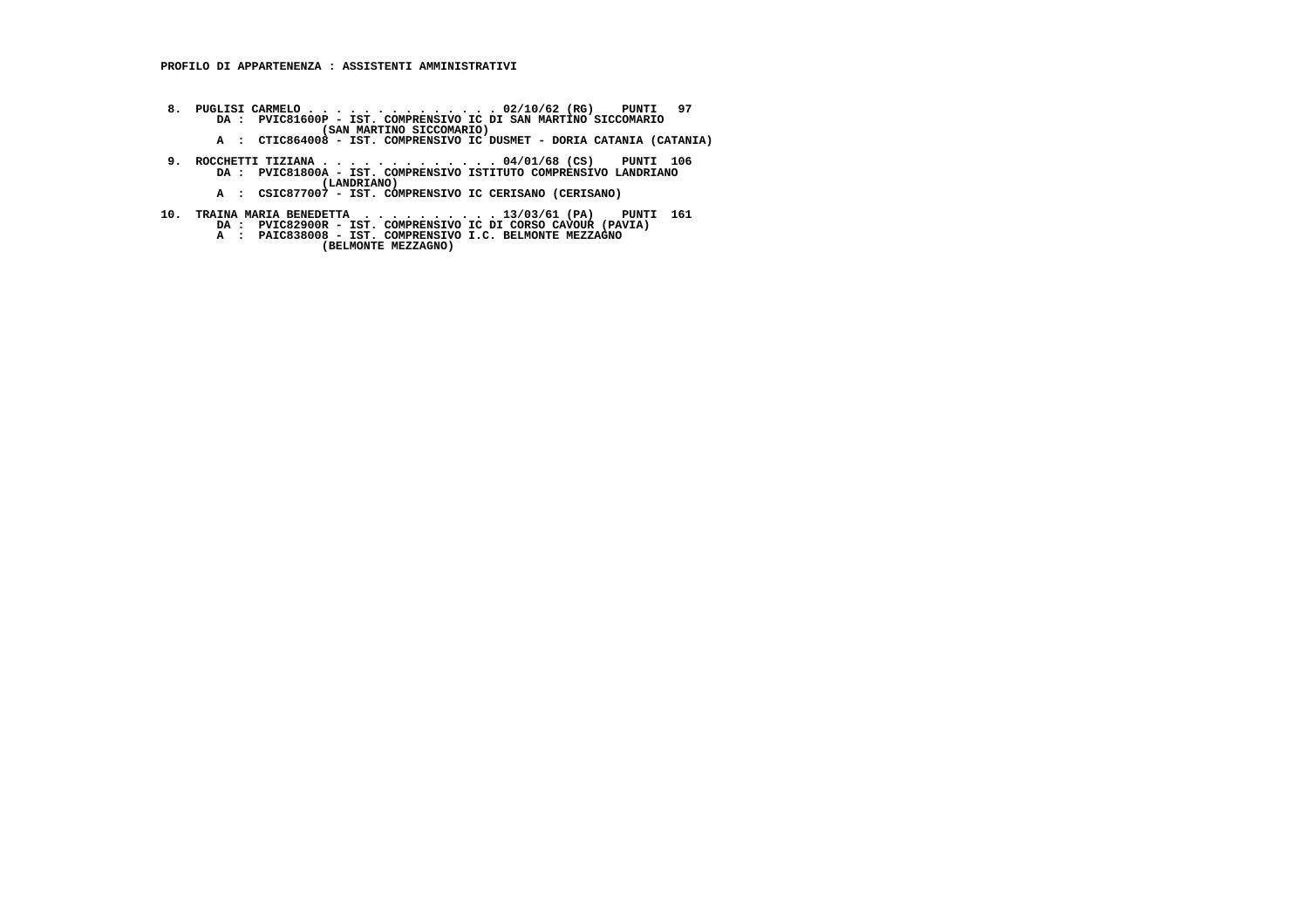**PASSAGGI DI PROFILO**

 **1. NAPPI ANNA . . . . . . . . . . . . . . . . 02/02/79 (NA) PUNTI 91 DA : PVTD010005 - I.T. COMMERCIALE ITC BORDONI - PAVIA (PAVIA) A : NARH080005 - IP SERV. ALB. E RIST. IPSAR "G.ROSSINI" BAGNOLI - NA P(NAPOLI)**

 **AL PROFILO : ASSISTENTI TECNICI**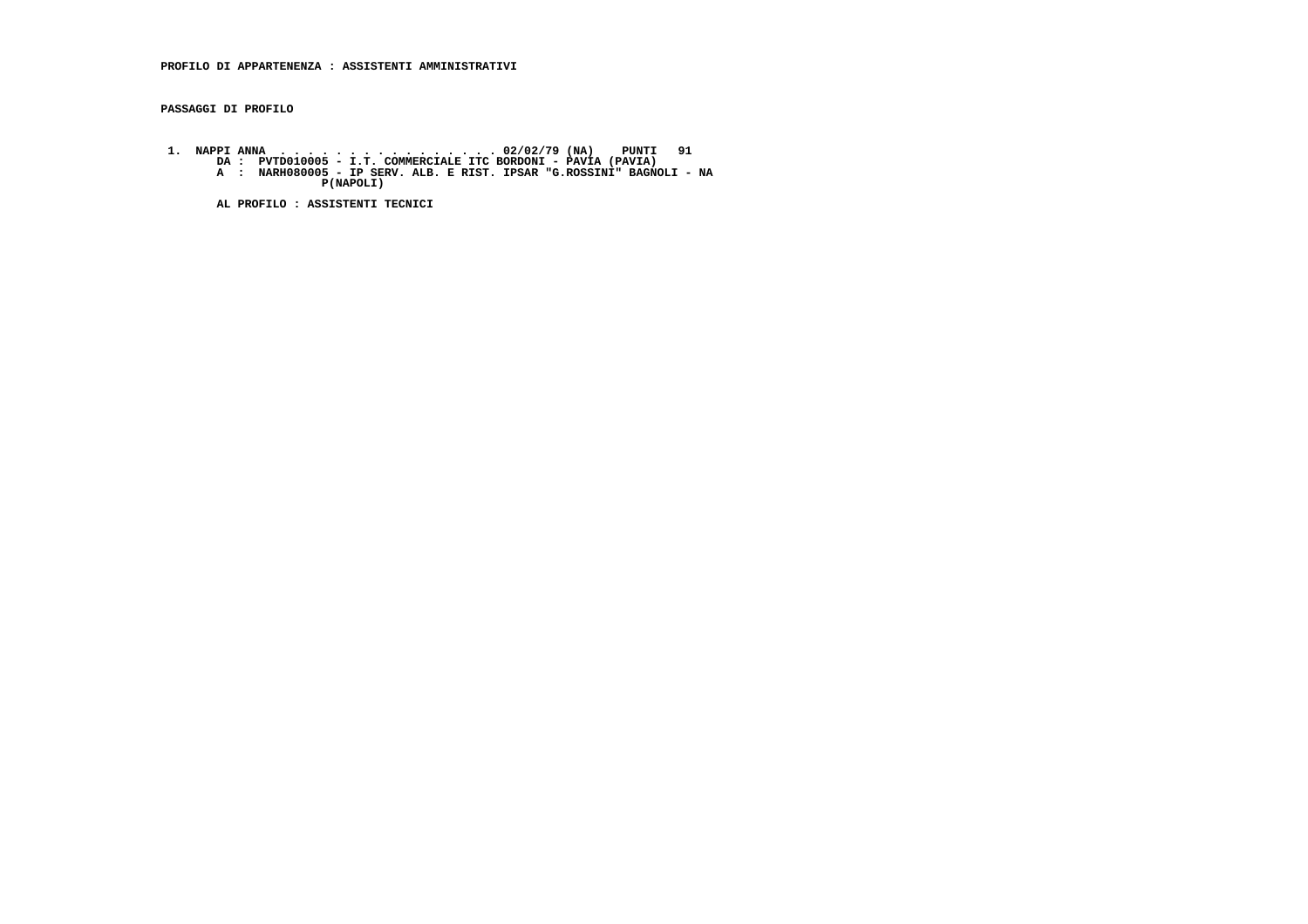**PASSAGGI DI PROFILO**

 **1. BERTI CARLO . . . . . . . . . . . . . . . . 18/10/65 (GE) PUNTI 232 DA : PVIS007004 - IST. SUP. II GR. FARAVELLI - STRADELLA (STRADELLA)A : SVIC817004 - IST. SOF. II GR. FARAVEELLE - SIRADEELLA** (SIRADEELLA A : SVIC817004 - IST. COMPRENSIVO ISTITUTO COMPRENSIVO PIETRA LIG  **(PIETRA LIGURE)**

 **AL PROFILO : ASSISTENTI AMMINISTRATIVI**

 **2. CICILANO DONATO . . . . . . . . . . . . . . 19/05/71 (FG) PUNTI 87 DA : PVPS05000Q - L. SCIENTIFICO NICOLO' COPERNICO - PAVIA (PAVIA) A : FGRH010002 - IP SERV. ALB. E RIST. ENRICO MATTEI (VIESTE)**

 **AL PROFILO : ASSISTENTI AMMINISTRATIVI**

 **3. MAZZONE CLEMENTE . . . . . . . . . . . . . 05/05/78 (BN) PUNTI 169 DA : PVIS006008 - IST. SUP. II GR. ALESSANDRO VOLTA - PAVIA (PAVIA) A : BNIC86100D - IST. COMPRENSIVO I.C. "PASCOLI" BENEVENTO (BENEVENTO)**

 **AL PROFILO : ASSISTENTI AMMINISTRATIVI**

 **4. ONORATI PICARDI ANGELO GIUSEPPE . . . . . . 07/07/71 (MT) PUNTI 121 DA : PVRA02000D - I.P. AGR. E AMBIENTE CIRO POLLINI - MORTARA (MORTARA) A : BAIS03200B - IST. SUP. II GR. I.I.S.S. "ETTORE MAJORANA" (BARI)**

 **AL PROFILO : ASSISTENTI AMMINISTRATIVI**